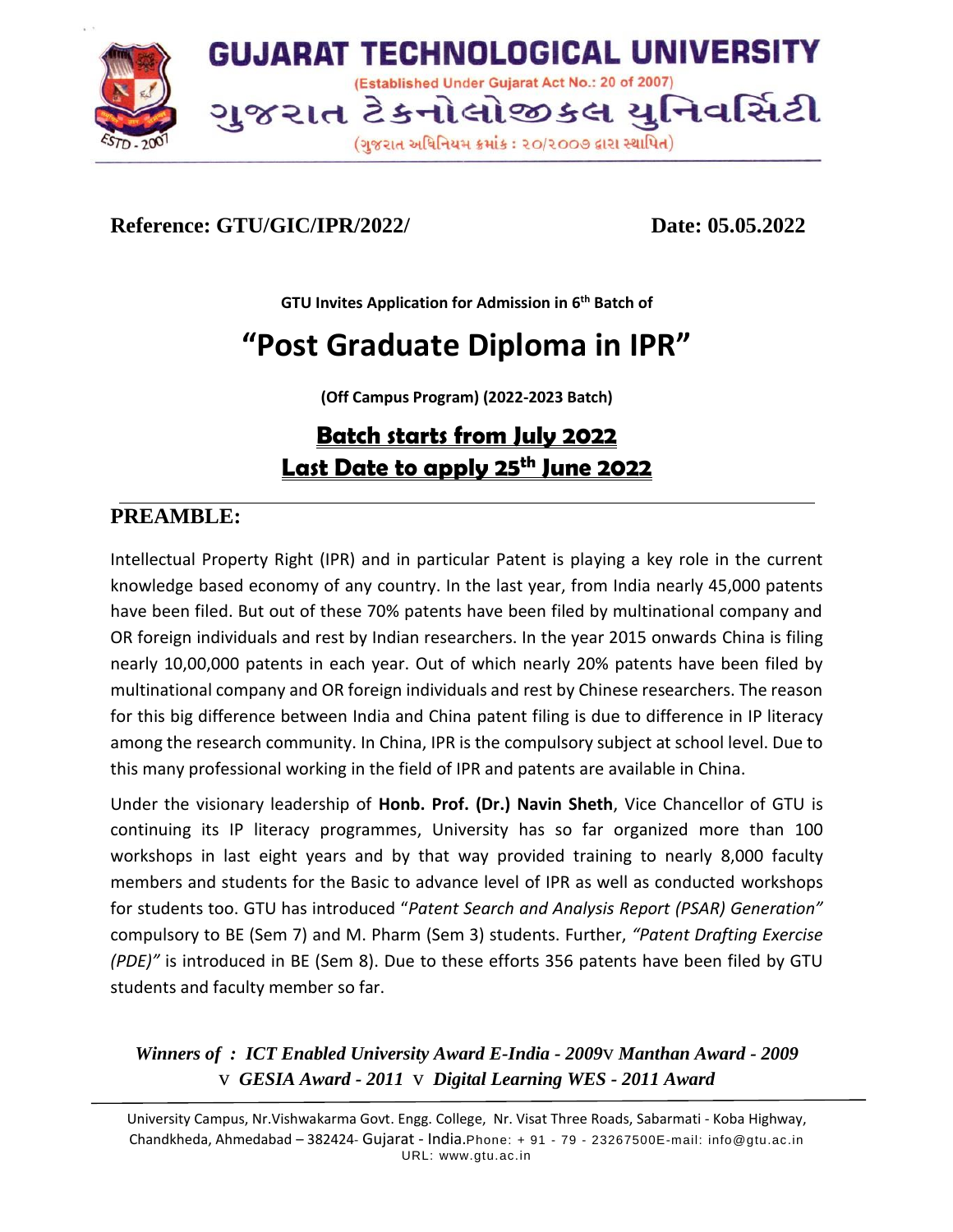

Further, to increase the skilled human resource that are not only technically sound but also having in-depth knowledge of IPR and patents, GTU has launched **"Post Graduate Diploma in IPR"** course from September 2014. First batch completed their course in August 2015, Second batch completed their course in Sept 2016, Third batch had completed their course in September 2018, fourth batch had completed their course in December 2019, and Fifth batch will be complete in June 2022. This course has received a huge response from participants. And many pass out students are working in IP field based on learning from the course. Here by admission for 6<sup>th</sup> Batch of PGDIPR Course (2022-2023) has been started.

### **OBJECTIVES OF THE COURSE:**

- 1. Increase skilled man power in the field of IPR and Patents.
- 2. Students/faculty can take up this program along with their parallel study/work as a Skill development program.
- 3. There is big demand of technocrats, who possess knowledge of IPR and Patents in research based Pharmaceutical and Engineering industry, so this program will increase employability of our students.
- 4. After thorough training of this course, students can start their own consultancy firm in the field of IPR and Patents. So students can become Entrepreneur after going through this program.
- 5. Assured internship to all enrolled candidates at renowned law firms, IP analytics companies, organisations and institutes.
- 6. This will bridge the gap between Indian and Chinese figure of patents filing per year.

#### *Winners of : ICT Enabled University Award E-India - 2009*v *Manthan Award - 2009* v *GESIA Award - 2011* v *Digital Learning WES - 2011 Award*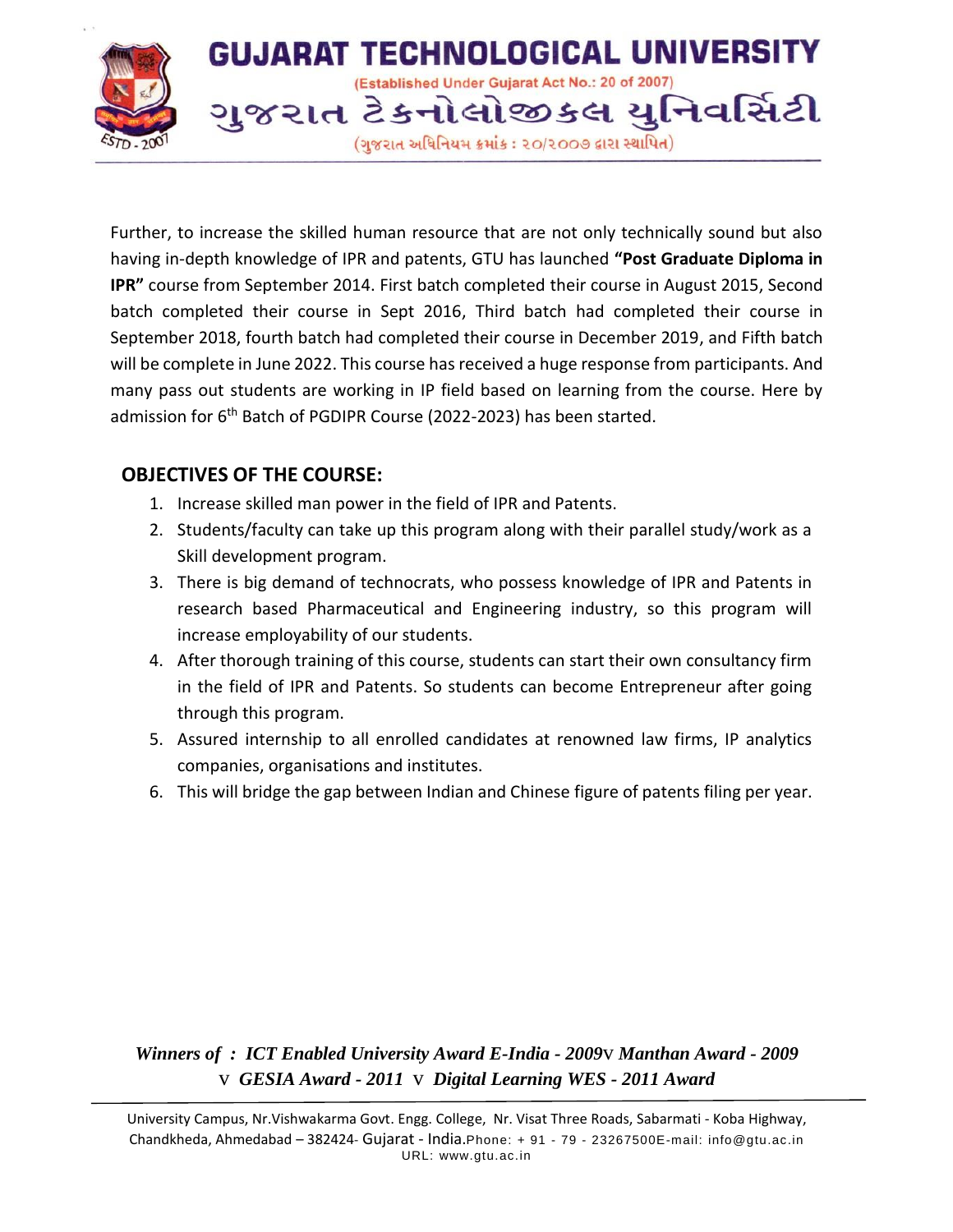

# **FEES, ELIGIBILITY CRITERIA and PROGRAM STRUCTURE:**

| Name of                                    | <b>Duration</b> | Mode of                                                                                            | Proposed          | <b>Eligibility</b>                                                                                                                                                                                                                                                                                                                                                                                                |
|--------------------------------------------|-----------------|----------------------------------------------------------------------------------------------------|-------------------|-------------------------------------------------------------------------------------------------------------------------------------------------------------------------------------------------------------------------------------------------------------------------------------------------------------------------------------------------------------------------------------------------------------------|
| <b>Course</b>                              |                 | study                                                                                              | Fees (Rs.)        |                                                                                                                                                                                                                                                                                                                                                                                                                   |
| PG<br><b>Diploma</b><br>in IPR<br>(PGDIPR) | 12<br>months    | 2 days per<br>month<br>(Usually<br>Saturday<br>& Sunday)<br>(Total 24<br>days<br>contact<br>class) | Rs.<br>$25,000/-$ | Student currently pursing OR completed<br>Master/ PhD in Pharmacy/ Engineering/<br>Management / Science<br><b>OR</b><br>Faculty members from Pharmacy/<br>Engineering/Management colleges<br><b>OR</b><br>Any working professional possessing Basic<br>graduation in any field<br><b>Note:</b> Minimum graduation in any field is<br>MUST require. PREFERENCE WILL BE GIVEN<br>TO SCIENCE STREAM BASED GRADUATES. |

#### **HOW TO APPLY**

Candidate has to apply online only from below link:

http://admission.gtu.ac.in/

#### **IMPORTANT DATES**

**Last date of submission of forms : 25 th June 2022, Saturday Commencement of Course : July 2022**

**TOTAL 60 SEATS ARE AVAILABLE FOR ADMISSION TO 6TH BATCH OF PGDIPR COURSE, WILL BE FILLED ON FIRST CUM FIRST SERVE BASIS. PREFERENCE WILL BE GIVEN TO SCIENCE STREAM BASED GRADUATES.**

*Winners of : ICT Enabled University Award E-India - 2009*v *Manthan Award - 2009* v *GESIA Award - 2011* v *Digital Learning WES - 2011 Award*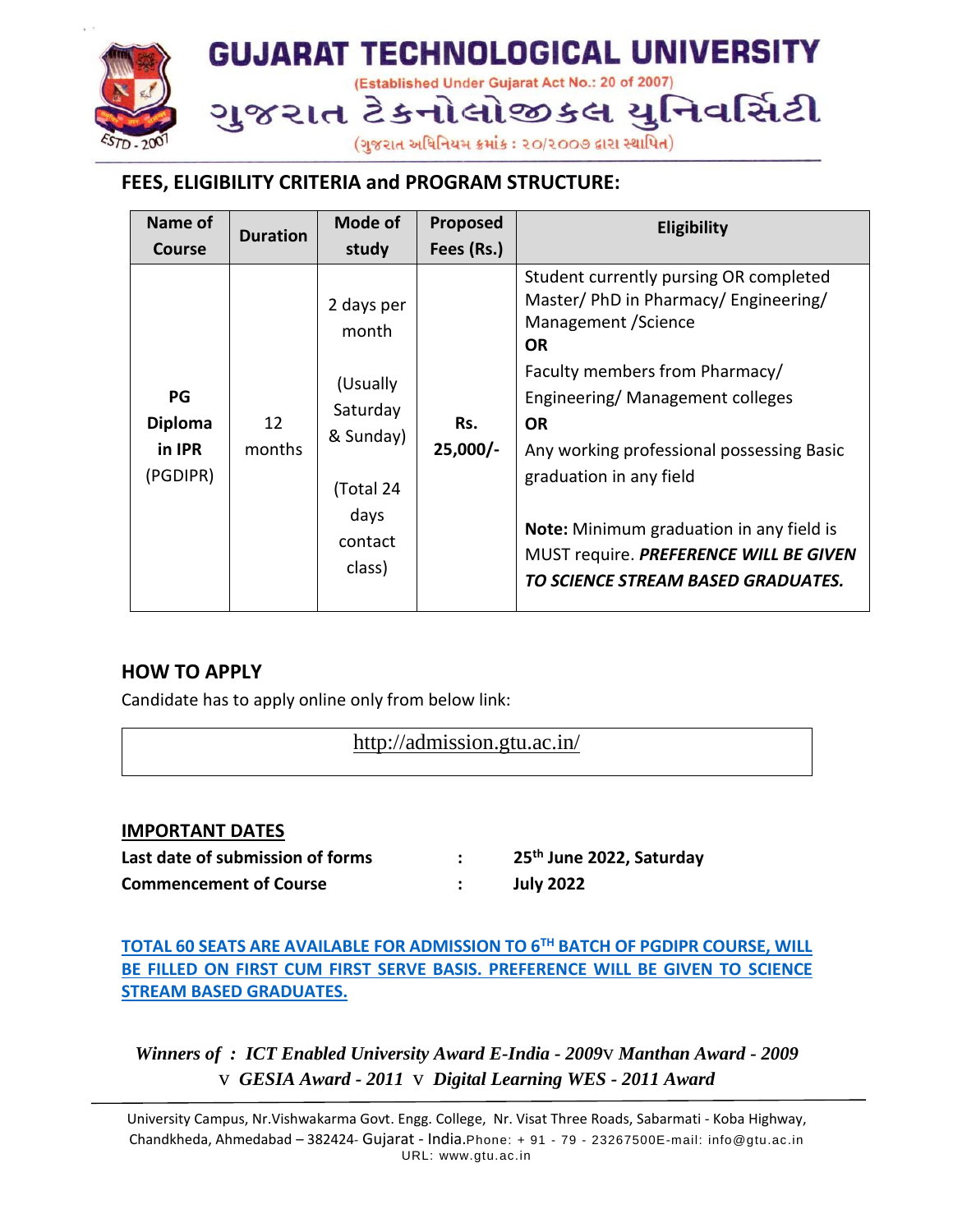

#### **UNIQUE FEATURES OF THIS COURSE**

- *120 hours of contact classes (This is highest among all similar kind of program)*
- *Off campus Program (Candidates can take up this course with his/her ongoing study or job)*
- *Chinese Patent System (This is 1st time offered by any institute in India)*
- *Japanese Patent System (This is 1st time offered by any institute in India)*
- *African Patent System (This is 1st time offered by any institute in India)*
- *Complete filing system coverage for Indian and International Filing of Patent, Design, Trademark and Copyright.*
- *Case study based learning (Each module will be supplemented with case study)*
- *Indian Patent Agent Exam Module (This is offered with PG Diploma course 1st time by any institute in India)*
- *Faculty from GTU, reputed law firms, IPR cells of Industry, Patent Officers and Foreign Experts will conduct the contact classes (This is to get diversified pull of expertise)*
- *Assured internship to all enrolled candidates at renowned law firms, IP analytics companies, organisations and institutes.*
- *It is necessary to attend minimum 75% contact classes during each semester, without which candidate will not be allowed to appear in the exam.*

*Winners of : ICT Enabled University Award E-India - 2009*v *Manthan Award - 2009* v *GESIA Award - 2011* v *Digital Learning WES - 2011 Award*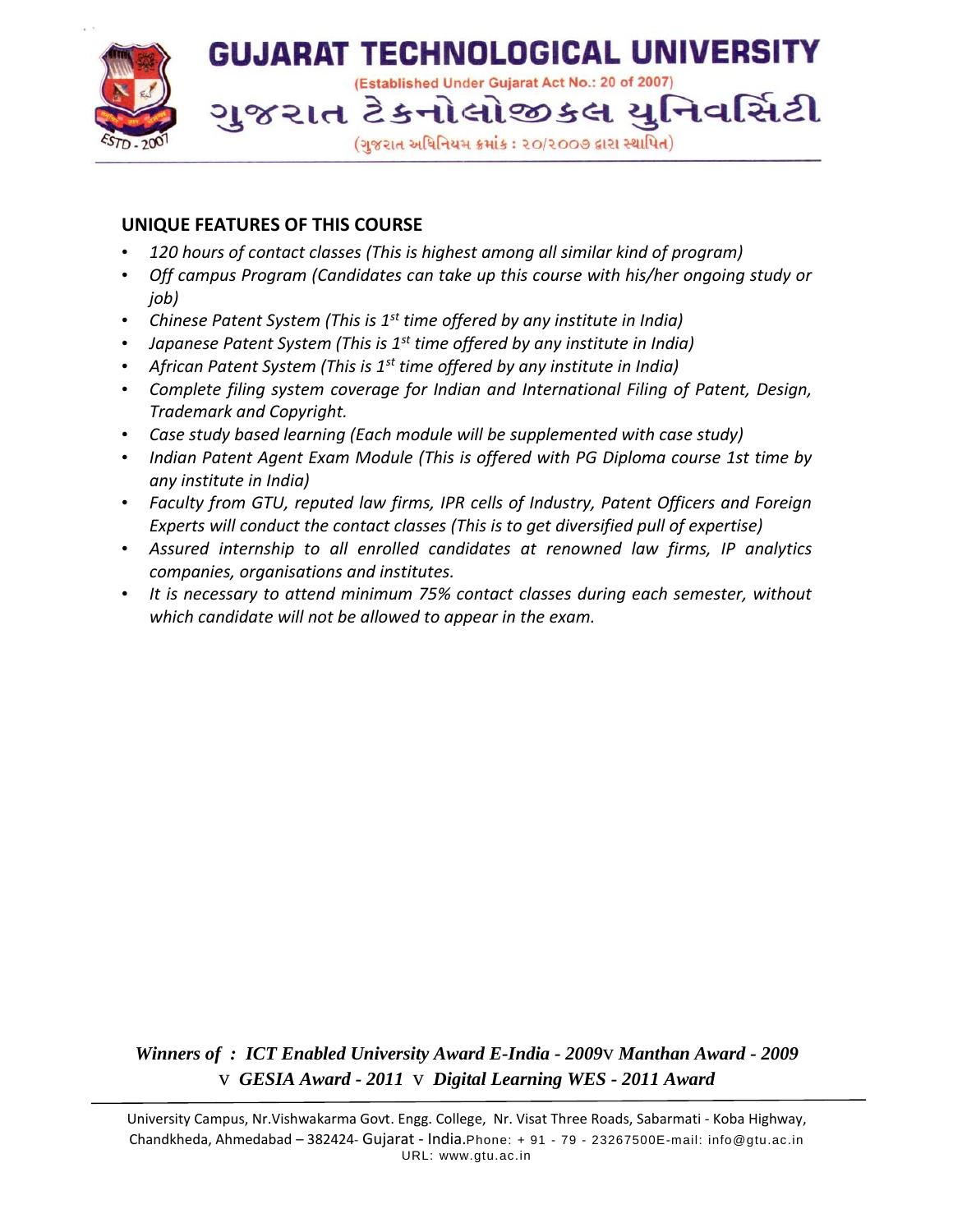

#### **RESOURCE PERSONS**

**Shri S. Chandrasekaran**, Ex-CGPDTM, Gov. of India, Chennai **Shri B. P. Singh,** Deputy Controller of Patent, Indian Patent Office, Govt. of India, New Delhi **Dr. Unnat Pandit**, OSD, Minister of Commerce & Industry, New Delhi **Prof. Heinz Goddar**, German Patent Attorney, Munich, Germany **Dr. Rajesh Acharya**, MD, H. K. Acharya & Co., Ahmedabad **Shri Padmin Buch**, Senior Faculty, Head (IPR), EDI, Ahmedabad **Dr. Manish A. Rachchh**, Director (R & D) & CEO, Accuprec Research Labs Pvt Ltd. Ahmedabad **Dr. Kishor Vinchi,** Vice President, IP Management, Macleods Pharma, Mumbai **Mr. Tushar Surti**, Marketing Head (India), Gridlogics Ltd, Pune **Ms. Garima Sahney,** Associate Partner, Saikrishna & Associates, Delhi **Mr. Anil Pandey**, Head (IPR), CII, Western Region, Ahmedabad **Mr. Vinaykumar Pandya**, Patent & TM Attorney, Ahmedabad **Mr. Harpritsingh Banker**, Patent & TM Attorney, Ahmedabad **Dr. Alpesh Pathak**, VP & Global IP Head, Intas Pharmaceuticals, Ahmedabad **Ms. Nilam Gadani,** Head Patent Department, H K Acharya & Company, Ahmedabad **Mr. Ashish Gupta**, Partner, Krishna and Saurastri, Delhi **Mr. Subhadip Sarkar**, Senior Director-IP, Cognizant, Bangalore **Mr. Rohan Turior,** Head of IP and Innovation, Fleet Guard Filters Pvt.Ltd. Pune **Mr. Prashant Patankar,** IP Counsel – BASF, Mumbai **Mr. Govind Kedia,** Director, Arctic Invent, Delhi **Mr. Suneet B Sabale,** Owner & CEO, Brainiac IP Solutions. **Mr. Garg Vyas,** Head IP, Crompton Greaves, Mumbai **Mr. Shailesh Tavate,** Head – IP Software Solutions, Johson Controls, India **Mr. K. Pradeep**, MD, Prodyovidhi, Indore **Mr. Kumar Anjani,** Senior Manager, Welspun Group – Mumbai **Mr. Nilesh Pandit,** Patent Attorney, Tata Consultancy Services, Pune **Mr. Ketan Bhatt,** Head Trademark devision, H K Acharya & Company, Ahmedabad **Mr. Vikas Agrawal,** Manager-Global IP, Amneal Pharmaceuticals, Ahmedabad **Ms. Deepali Paun,** Associate Patent, Y.J.Trivedi & Co., Ahmedabad

*Winners of : ICT Enabled University Award E-India - 2009*v *Manthan Award - 2009* v *GESIA Award - 2011* v *Digital Learning WES - 2011 Award*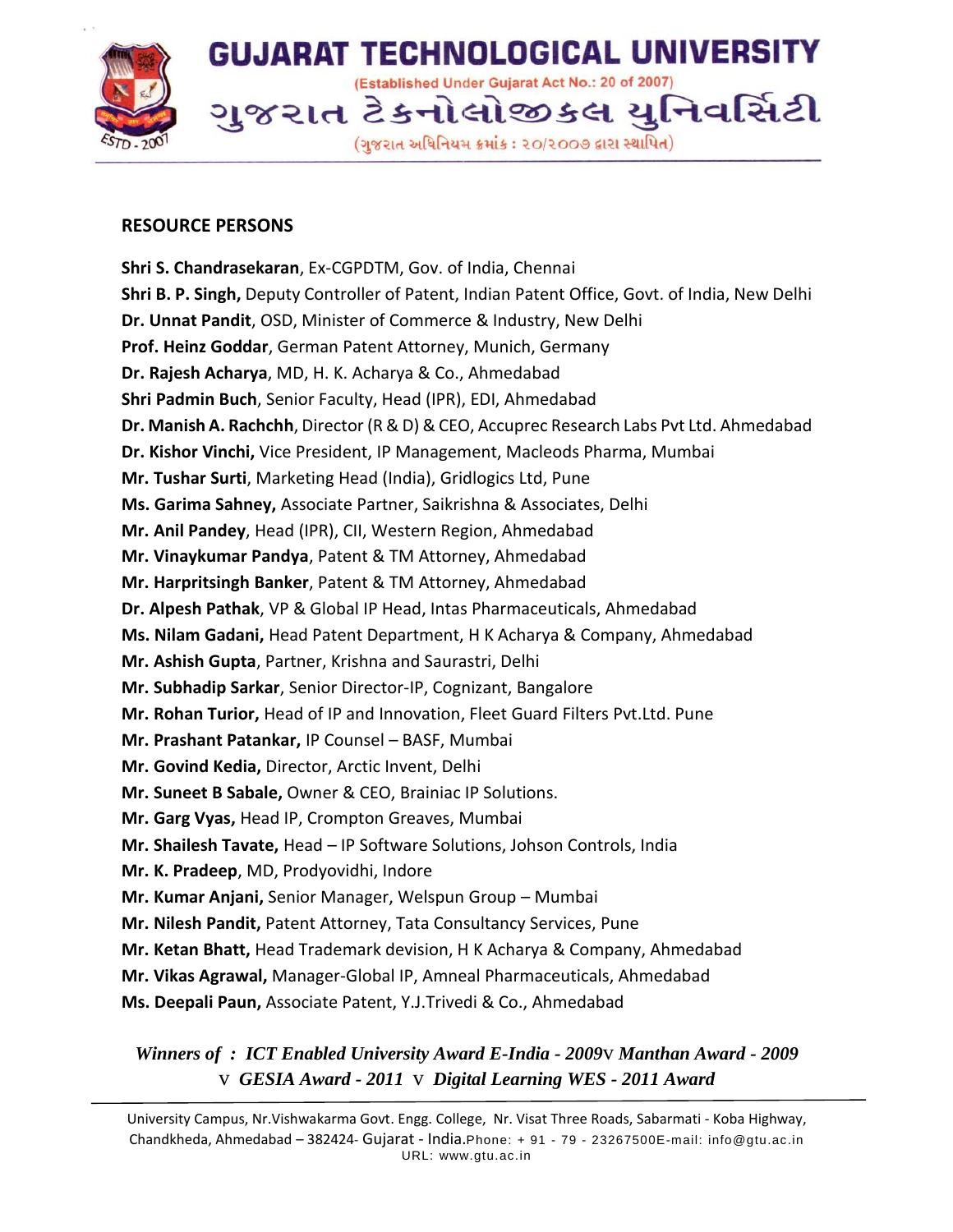

**Mr. Harsha Duggasani,** Assistant Manager IP, Bosch, Banglore **Ms. Meera Sharma**, Assistant Manager at Arkray Healthcare Pvt Ltd, Surat **Prof. Manishkumar Gupta,** JNV University, Jodhpur **Dr. Shailesh Jain**, Registered Patent Agent, Cadila Pharmaceuticals Ltd. Ahmedabad **Mr. Amit Patel**, MD at PATectual IP Law services, Ahmedabad

*(Above is brief list only apart from them, GTU is also inviting other eminent subject experts from diverse background to conduct sessions for this course)*

# **FEW FEED BACK OF PARTICIPANTS OF PGDIPR COURSE**

*"Learning IPR fundas from IPR professionals/practitioners viz. Patent agents, Patent attorneys, Entrepreneurs, IPR heads of various MNCs, and Controller Generals of Patent Office was the stunning live experience for me. Just thank you is not enough for Course Coordinator of PGDIPR and G.T.U. for providing such a valuable opportunity to learn and grow."* 

> **Dr. Nishith Patel Associate Professor, Smt. S. M. Shah Pharmacy College** Email: nish11586@yahoo.com, Mob: 81400 94244

*"Journey to gain knowledge and wealth but it is a path to know latest solutions or techniques that actually upbringing life to next level. Having knowledge from eminent subject experts will reduce time to understand fundamental of IPR. After attending PGDIPR course at GTU I believe that I am able to give solution to IPR related problems."* 

> **Mr. Jayvir Shah Assistant Professor, Veerayatan Institute of Engineering** Email: jayvirphdwork@gmail.com, Mob: 9426141944

*"I am very great full to join PGDIPR course. It is "A wonderful practical course"; both personally and professionally. It is a very good mixture of theoretical and practical training. The syllabus was excellent. Because of this course my Carrier objective get convert into IPR* 

*Winners of : ICT Enabled University Award E-India - 2009*v *Manthan Award - 2009* v *GESIA Award - 2011* v *Digital Learning WES - 2011 Award*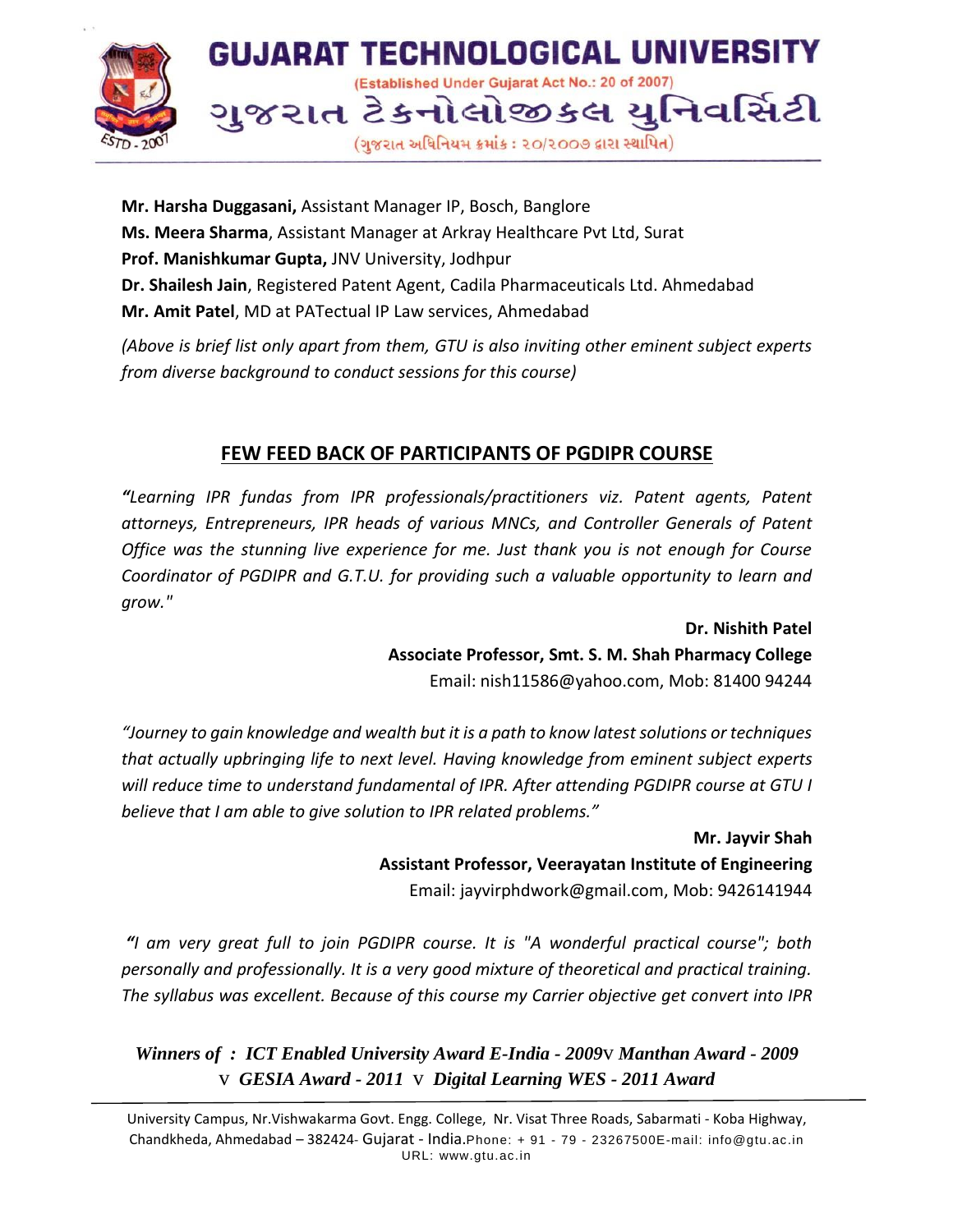

*field and this help me to reach in practical field by adding my carrier in IPR profession during this course. And especially thanking GTU and coordinator of PDGIPR course for giving us stage and wonderful knowledge for having a magnificent carrier in IPR."* 

#### **Priyanka Pawar**

**Patent Division, Y J Trivedi & Company**

Email: priyankapawarpp08@gmail.com, Mob: 9427391180

*"I am very satisfied with the content and quality of Post Graduate Diploma in IPR (PGDIPR) course at GTU during 2017-18 Batch. This course helps me to acquire knowledge and skills in the field of IPR and Patents. After thorough training through this course, now I can start my own consultancy firm in the field of IPR and Patents. This course helps to develop skills in areas like Prior Art/Patent Searches, Analysis, Landscaping, Claims & Specification Drafting, Filing and Prosecution of different types of IP. GTU's PGDIPR course has many unique features."* 

**Dr. Chirag Jayantilal Patel Professor & HOD of Pharm. Chem., Shree Swaminarayan Sanskar Pharmacy College** Email: chirag999patel@gmail.com, Mob: 8469565669

*"GTU PGDIPR course is one of the best course everyone should go for. It leads for the good future opportunity for the student. It is best course and the faculty's which are coming for delivering lectures are THE BEST. The GTU team that is managing all the faculties and hospitality Specially Mr. AMIT PATEL and other team members are the best. Everything is best about these course and the people who are interested to get knowledge and to explore something should must go for these course and yea there is no age limit for these course. And the environment you get is worth more then what you pay the fees. I would like to say that fees are much less then what GTU provides."*

> **Kuldeep Kantilal Bhalodia B.K. Mody Government Pharmacy College, Rajkot [kuldeepbhalodia14@gmail.com](mailto:kuldeepbhalodia14@gmail.com)**

*"Really appreciable initiative by GTU. I found the IPR FDP informative, well organised and managed. Looking forward to attend many more such FDPs from GTU."* 

**Dr. Vidhi Khanduja**

*Winners of : ICT Enabled University Award E-India - 2009*v *Manthan Award - 2009* v *GESIA Award - 2011* v *Digital Learning WES - 2011 Award*